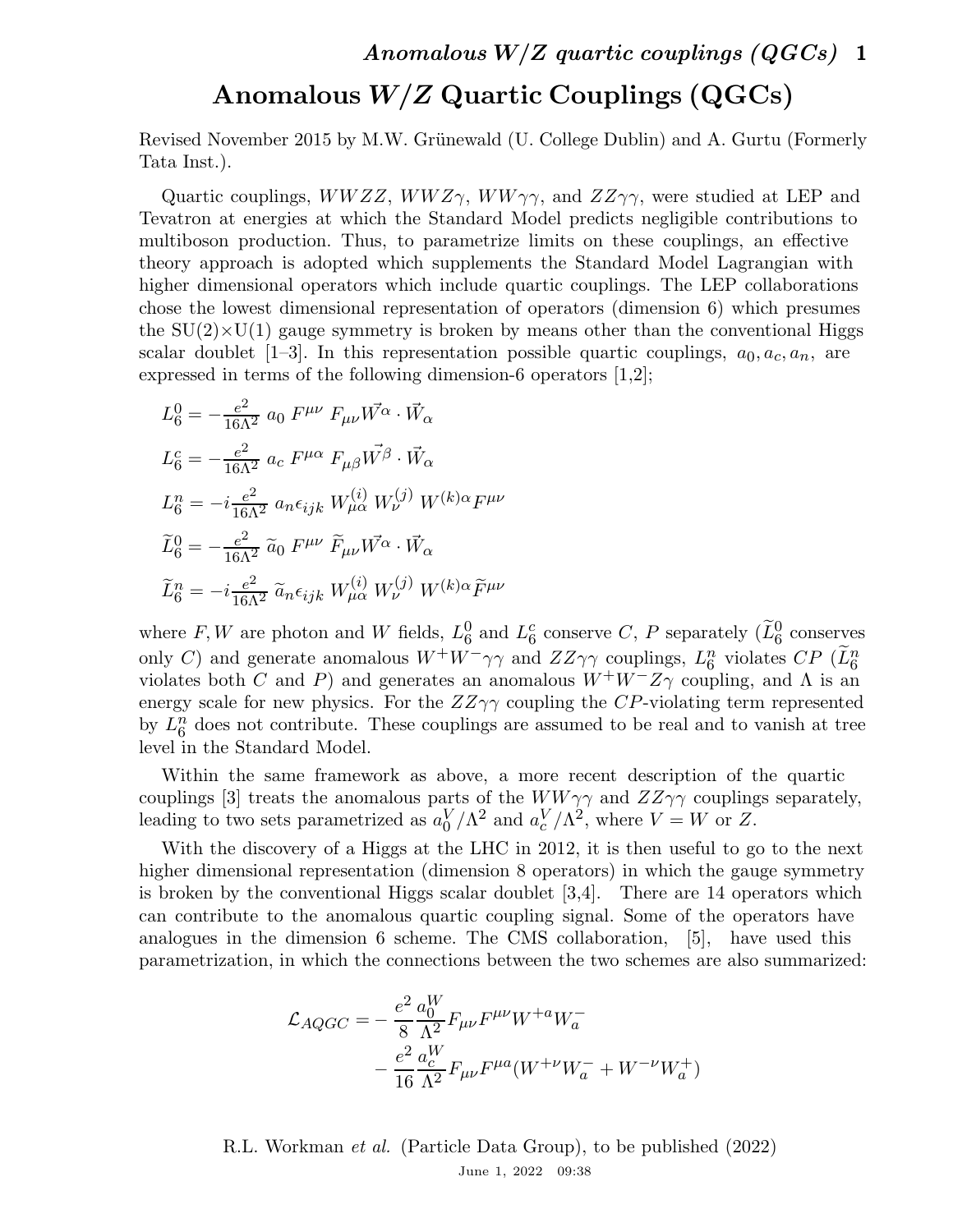## 2 Anomalous W/Z quartic couplings (QGCs)

$$
\begin{aligned} &-e^2g^2\frac{\kappa_0^W}{\Lambda^2}F_{\mu\nu}Z^{\mu\nu}W^{+a}W^-_a\\ &-\frac{e^2g^2}{2}\frac{\kappa_c^W}{\Lambda^2}F_{\mu\nu}Z^{\mu a}(W^{+\nu}W^-_a+W^{-\nu}W^+_a)\\ &+\frac{f_{T,0}}{\Lambda^4}Tr[\widehat{W}_{\mu\nu}\widehat{W}^{\mu\nu}]\times Tr[\widehat{W}_{\alpha\beta}\widehat{W}^{\alpha\beta}] \end{aligned}
$$

The energy scale of possible new physics is  $\Lambda$ , and  $g = e/sin(\theta_W)$ , e being the unit electric charge and  $\theta_W$  the Weinberg angle. The field tensors are described in [3,4].

The two dimension 6 operators  $a_0^W/\Lambda^2$  and  $a_c^W/\Lambda^2$  are associated with the  $WW\gamma\gamma$ vertex. Among dimension 8 operators,  $\kappa_0^W/\Lambda^2$  and  $\kappa_c^W/\Lambda^2$  are associated with the  $WWZ\gamma$  vertex, whereas the parameter  $f_{T,0}/\Lambda^4$  contributes to both vertices. There is a relationship between these two dimension 6 parameters and the dimension 8 parameters  $f_{M,i}/\Lambda^4$  as follows [3]:

$$
\frac{a_0^W}{\Lambda^2} = -\frac{4M_W^2}{g^2} \frac{f_{M,0}}{\Lambda^4} - \frac{8M_W^2}{g'^2} \frac{f_{M,2}}{\Lambda^4}
$$

$$
\frac{a_c^W}{\Lambda^2} = -\frac{4M_W^2}{g^2} \frac{f_{M,1}}{\Lambda^4} - \frac{8M_W^2}{g'^2} \frac{f_{M,3}}{\Lambda^4}
$$

where  $g' = e/cos(\theta_W)$  and  $M_W$  is the invariant mass of the W boson. This relation provides a translation between limits on dimension 6 operators  $a_{0,c}^W$  and  $f_{M,j}/\Lambda^4$ . It is further required [4] that  $f_{M,0} = 2f_{M,2}$  and  $f_{M,1} = 2f_{M,3}$  which suppresses contributions to the  $WWZ\gamma$  vertex. The complete set of Lagrangian contributions as presented in [4] corresponds to 19 anomalous couplings in total –  $f_{S,i}$ ,  $i = 1, 2, f_{M,i}$ ,  $i = 0, \ldots, 8$  and  $f_{T,i}, i = 0, \ldots, 9$  – each scaled by  $1/\Lambda^4$ .

The ATLAS collaboration [6], on the other hand, follows a K-matrix driven approach of Ref. 7 in which the anomalous couplings can be expressed in terms of two parameters  $\alpha_4$  and  $\alpha_5$ , which account for all BSM effects.

It is the early stages in the determination of quartic couplings by the LHC experiments. It is hoped that the two collaborations, ATLAS and CMS, will agree to use at least one common set of parameters to express these limits to enable the reader to make a comparison and allow for a possible LHC combination.

## References:

- 1. G. Belanger and F. Boudjema, Phys. Lett. B288, 201 (1992).
- 2. J.W. Stirling and A. Werthenbach, Eur. Phys. J. C14, 103 (2000); J.W. Stirling and A. Werthenbach, Phys. Lett. B466, 369 (1999); A. Denner et al., Eur. Phys. J. C20, 201 (2001); G. Montagna et al., Phys. Lett. B515, 197 (2001).
- 3. G. Belanger *et al.*, Eur. Phys. J. **C13**, 283 (2000).